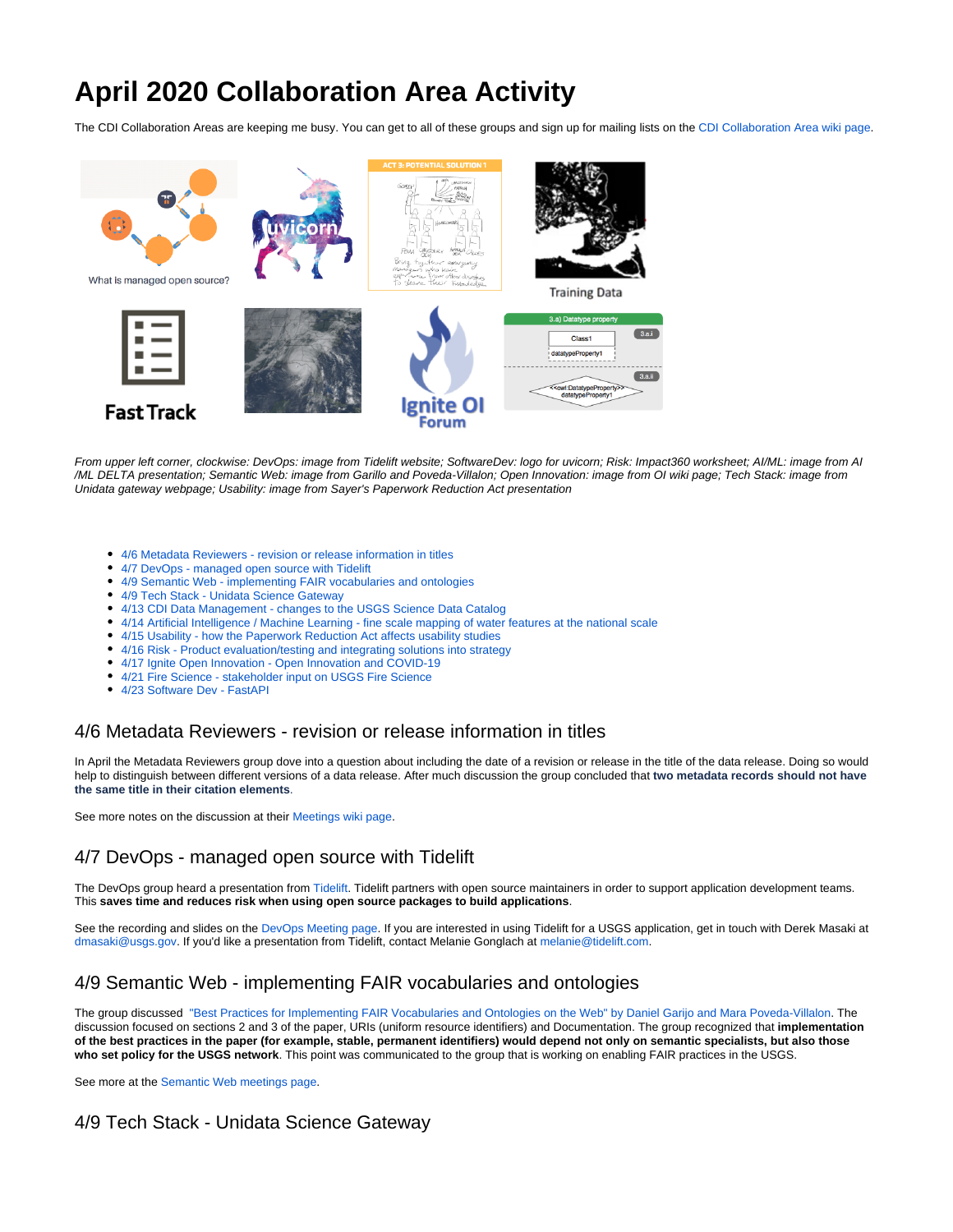Julien Chastang presented on the Unidata Science Gateway [\(https://science-gateway.unidata.ucar.edu/\)](https://science-gateway.unidata.ucar.edu/) Unidata is exploring **cloud computing technologies in the context of accessing, analyzing, and visualizing geoscience data**. From the abstract: "With the aid of open-source cloud computing projects such as OpenStack, Docker, and JupyterHub, we deploy a variety of scientific computing resources on Jetstream for our scientific community. These systems can be leveraged with data-proximate Jupyter notebooks, and remote visualization clients such as the Unidata Integrated Data Viewer (IDV) and AWIPS CAVE."

Slides and recording on the joint CDI Tech Stack and [ESIP IT&I webinars on the ESIP page](http://wiki.esipfed.org/index.php/Interoperability_and_Technology/Tech_Dive_Webinar_Series).

# <span id="page-1-0"></span>4/13 CDI Data Management - changes to the USGS Science Data Catalog

Lisa Zolly presented on changes coming with the USGS Science Data Catalog version 3. Today, the Science Data Catalog [\(https://data.usgs.gov/\)](https://data.usgs.gov/) has more than 21,000 metadata records. In order to serve its human and machine stakeholders, **a number of changes are planned in order to address the changing landscape of federal data policy, substantial growth of the catalog, improvement of workflows, improvement of usability, and more robust reporting and metrics**.

Slides and recording are posted at the [meeting wiki page.](https://my.usgs.gov/confluence/x/SENUJw)

#### <span id="page-1-1"></span>4/14 Artificial Intelligence / Machine Learning - fine scale mapping of water features at the national scale

Jack Eggleston (USGS), John Stock (USGS), and Michael Furlong (NASA) presented on "Fine scale mapping of water features at the national scale using machine learning analysis of high-resolution satellite images: Application of the new AI-ML natural resource software - DELTA." The **availability of highresolution satellite imagery, combined with machine learning analysis to rapidly process the satellite imagery**, provides the USGS with a new capability to map natural resources at the national scale.

The recording is posted at the [meeting wiki page](https://my.usgs.gov/confluence/x/rpGVJ).

#### <span id="page-1-2"></span>4/15 Usability - how the Paperwork Reduction Act affects usability studies

James Sayer presented on the Paperwork Reduction Act (PRA) and Usability Testing. The PRA is designed to protect the public from inappropriate data collection. **All agencies have their own PRA procedures, so implementation in other agencies won't necessarily translate to USGS implementation**. James reviewed Fast Track procedures and exclusions. His advice included to start early in thinking about PRA in your usability work, and to talk to your ICCO (Information Collection Clearance Officer) if you have any questions.

The slides, notes, and recording are posted on the [meeting wiki page](https://my.usgs.gov/confluence/x/cBoTJw). Do you have more questions? Contact James at [jsayer@usgs.gov](mailto:jsayer@usgs.gov).

#### <span id="page-1-3"></span>4/16 Risk - Product evaluation/testing and integrating solutions into strategy

The Risk Community of Practice April meeting was part 3 of a series of training webinars provided by [Impact360 Alliance](https://impact360alliance.org/) on human-centered design thinking and inclusive problem solving. Emphasis was given to the tools for **product evaluation/testing ("[Re]Solve") and integrating solutions into strategy ("[Re]Integrate")**. Worksheets were provided to "Create and Test a Solution in Three Acts." A follow-up session on April 23 discussed examples of the worksheets.

Access the slides and recording, and handouts at the [Risk Meetings page](https://my.usgs.gov/confluence/x/Y4A4JQ) (must log in as a CDI member, [join here](https://my.usgs.gov/confluence/display/cdi/Join+the+CDI) if you're not a member yet).

#### <span id="page-1-4"></span>4/17 Ignite Open Innovation - Open Innovation and COVID-19

April was Citizen Science Month! At the Open Innovation meeting, Sophia B Liu (USGS Open Innovation Lead) provided an **overview of the various open innovation efforts inside and outside of government that have emerged in response to COVID-19**. She also discussed The Opportunity Project Earth Sprint and proposed Problem Statements.

See more information and list of COVID-19 sites at the [meeting wiki page](https://my.usgs.gov/confluence/x/1UpUJw).

# <span id="page-1-5"></span>4/21 Fire Science - stakeholder input on USGS Fire Science

James Meldrum and Ned Molder of the USGS Fort Collins Science Center presented on **Analysis of stakeholder input on USGS fire science communication and outreach, science priorities, and critical science needs**. The group also heard updates on the USGS Fire Science strategy, recent fire activity, and held a discussion on "How is Covid 19 affecting your fire science"?

Contact Paul Steblein (psteblein@usgs.gov) or Rachel Loehman (rloehman@usgs.gov) for more information.

# <span id="page-1-6"></span>4/23 Software Dev - FastAPI

The Software Dev cluster had Brandon Serna and Jeremy Fee present about their **work using FastAPI with some comparisons to Flask**. I am not a developer so I will summarize by pasting some links, tag lines, and interesting things I heard.

Recommended resources.

<https://github.com/tiangolo/fastapi>